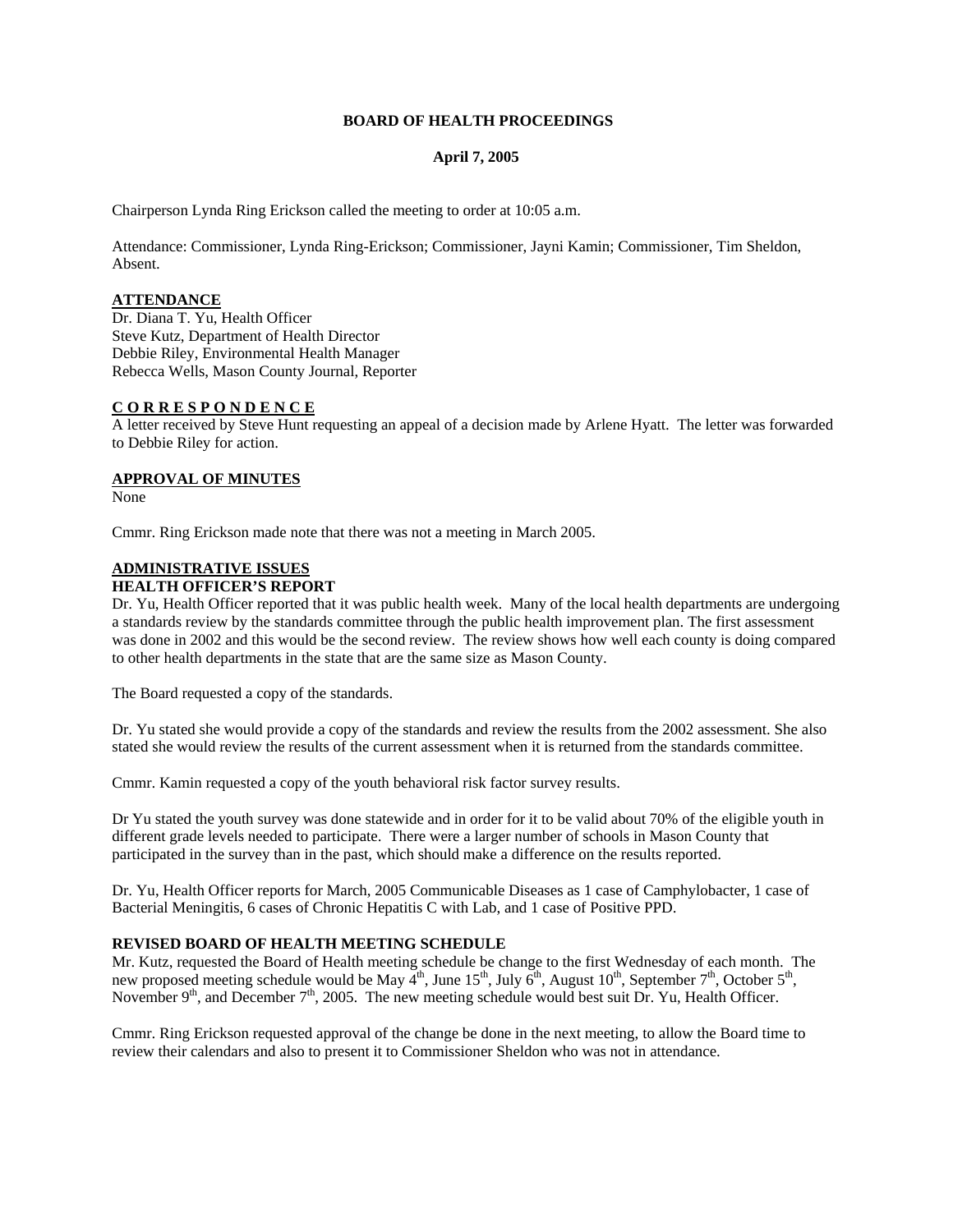# **BOARD OF HEALTH PROCEEDINGS April 7, 2005 - PAGE 2**

**Cmmr. Kamin/Ring Erickson moved and seconded to move the May Board of Health meeting to May 4, 2005. Motion carried unanimously. K-aye; RE–aye; S-absent.** 

**Cmmr. Kamin/Ring Erickson moved and seconded to table the decision to change the ongoing date of the Board of Health meetings to the first of Wednesday of each month. Motion carried unanimously. K-aye; REaye; S-absent.** 

Mr. Kutz requested an appeal hearing for Mr. Steve Hunt to be scheduled on May 4, 2005 at 10:30 a.m. to consider an appeal of a group B water system.

The Board questioned if the appeal needed to be heard by the Hearings Examiner.

Mr. Kutz stated it would only need to be heard by the Board of Health.

Mr. Kutz requested the Board attend the State Board of Health meeting on April 11, 2005 at Alderbrook. The meeting agenda and other information would be coming in the mail.

### **PERSONAL HEALTH ISSUES**

### **PRESENTATION ON CHILDREN WITH SPECIAL HEALTH CARE NEEDS**

Ms. Diane Crabtree, Public Health Nurse stated she serves children from ages 0-18 with special health needs. Her role is in case management and assisting the family in finding the resources available to them. She covered the impacts of Children with Special Needs. Schools are not required to provide special need services for children birth to three years of age, although the Shelton School District does provide the services. Ms. Crabtree reviewed the funding sources for the program she manages.

Ms. Crabtree gave a power point presentation on the children with special health care needs program. A complete copy of the presentation is on file in the Health Department.

Mr. Kutz noted that if additional funding is needed to support the program Current Expense funds are used to supplement the shortfall.

Cmmr. Ring Erickson questioned to what extent there are children and families that are falling through the cracks. She asked what kinds of services would Ms. Crabtree like to offer to assist in reaching the group of people that don't know of the services to reduce the number of people falling through the cracks.

Ms. Crabtree responded that she would like to do a presentation to the local physicians about her program and the resources that are available. She also stated she sets up a booth at local festivals and the fair to get the information out to people.

Dr. Yu offered to discuss it with the local physicians that she meets with monthly.

#### **ENVIROMENTAL HEALTH ISSUES**

### **OPERATION & MAINTENANCE (O&M) OF YEAR GRANT REPORT**

Ms. Debbie Riley, Environmental Health Manager introduced Ms. Penny Orth, Environmental Health Specialist as the Operation & Maintenance (O&M) project coordinator.

Ms. Orth talked about the O&M project in the Lower Hood Canal watershed area. The project was funded by a grant which was awarded in 2002 and ended 2004. The goal of the O&M project was to know every system in the county and to be able to track it. There are currently about 18,000 systems in Mason County. Currently there are about 12,200 records in the database. Managing the data is the goal of the program and also to educate the owners of the systems.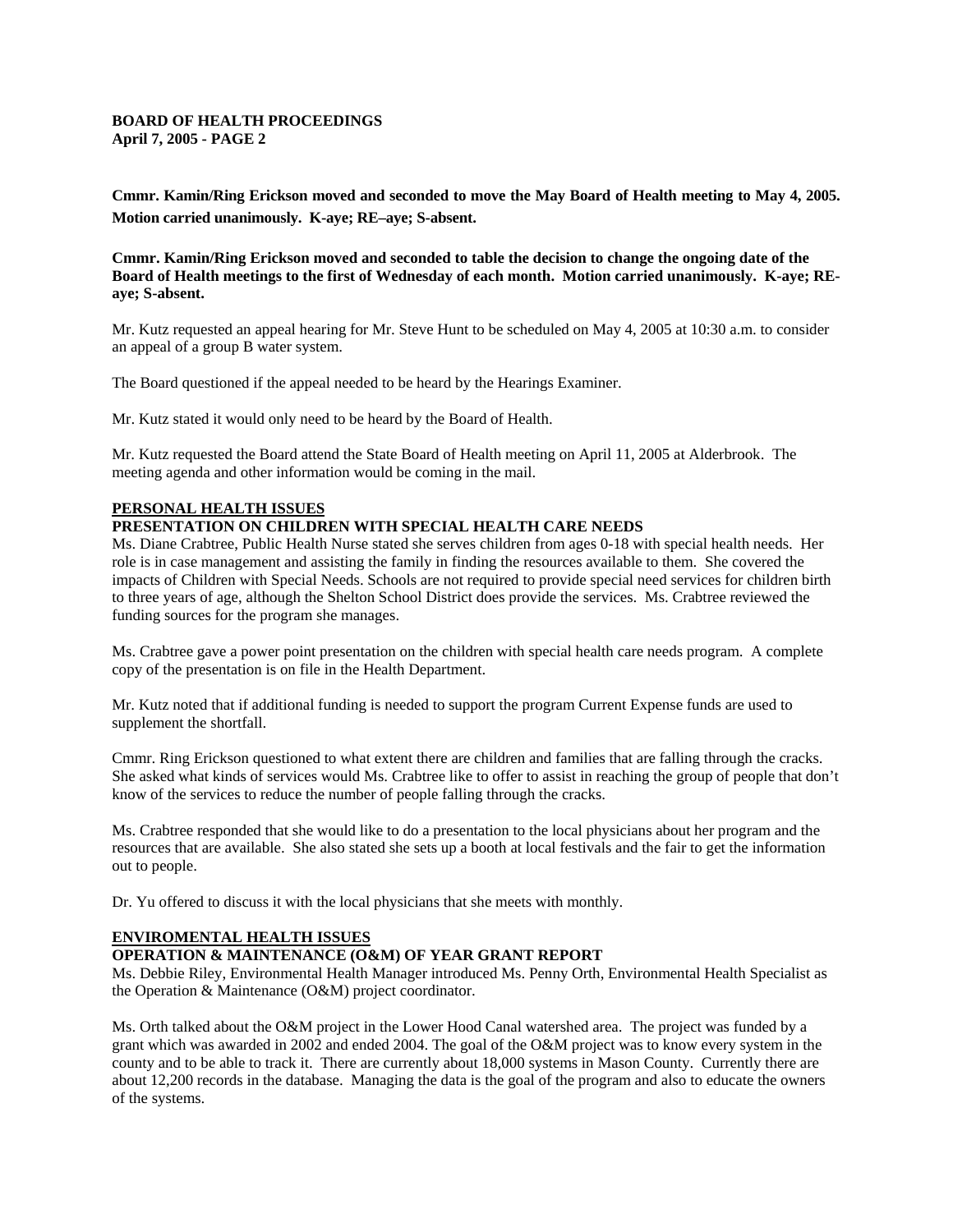### **BOARD OF HEALTH PROCEEDINGS April 7, 2005 - PAGE 3**

Cmmr. Ring Erickson asked if the program was targeted for waterfront homeowners' sites only.

Ms. Orth replied no, it is county wide.

### **PUBLIC HEARING – FOOD REGULATION**

Cmmr. Ring Erickson opened the public hearing on the new food regulation at 11:06 a.m.

Ms. Riley presented the new food regulation. The revisions to Chapter 246-215 WAC, Food Service, will be adopted by the state Board of Health and become state law effective May 2, 2005. The adoption of the proposed resolution would codify the Mason County Title 6 Sanitary Code.

There was no public comment.

Ms. Riley presented Resolution No. 02-05 into the record.

**Cmmr. Kamin/Ring Erickson moved and seconded to adopt Mason County Board of Health Resolution No. 02-05 and recommend to the Mason County Board of Commissioners that chapter 6.08 of the Mason County Code be rescinded and adopt the revised WAC 246-215, and any subsequent amendments, by reference. Motion carried unanimously. K-aye; RE-aye; S-absent.** 

### **ADMINISTRATIVE ISSUES**

Ms. Riley presented the changes that were made to the certified contractor list.

Ms. Riley presented a consumer alert. Mason County residents have called and reported they have received calls by out of state companies trying to sell them substances to add to their septic tanks. The latest report was that a Florida company was offering twenty packets of product for \$180.00. Ms. Riley stated she didn't know what the product was so she was not sure if was on the state approved additives list. One citizen ordered the product, which turned out to be a tub of sawdust. Residence with questions can check the State Department of Health website for approved septic system additives or call Mason County Health Department.

#### **PRESENTATION – THURSTON COUNTY DRUG & ALCOHOL PROGRAM**

Ms. Donna Bosworth and Mr. Eric Landass from Thurston County Drug & Alcohol program presented a report on the Chemical Dependency Needs Assessment that was conducted for the Thurston/Mason program.

Ms. Bosworth presented a power point presentation about the purpose of a need assessment, the data sources, substance abuse, the population data, the chemical dependency providers available, the service levels, and the community education components.

A complete copy of the presentation is on file in the Health Department.

The Board requested training for the public health and the code enforcement staff.

Ms. Bosworth stated she would arrange a training session for those staff members.

Dr. Yu stated that there has been a notable increase in deaths due to drug overdoses. The investigation of deaths showed the cause was due to narcotic pain medications.

#### **ENVIROMENTAL HEALTH WAIVERS/VARIANCES**

Submitted to the Board by Environmental Health Manager, Debbie Riley.